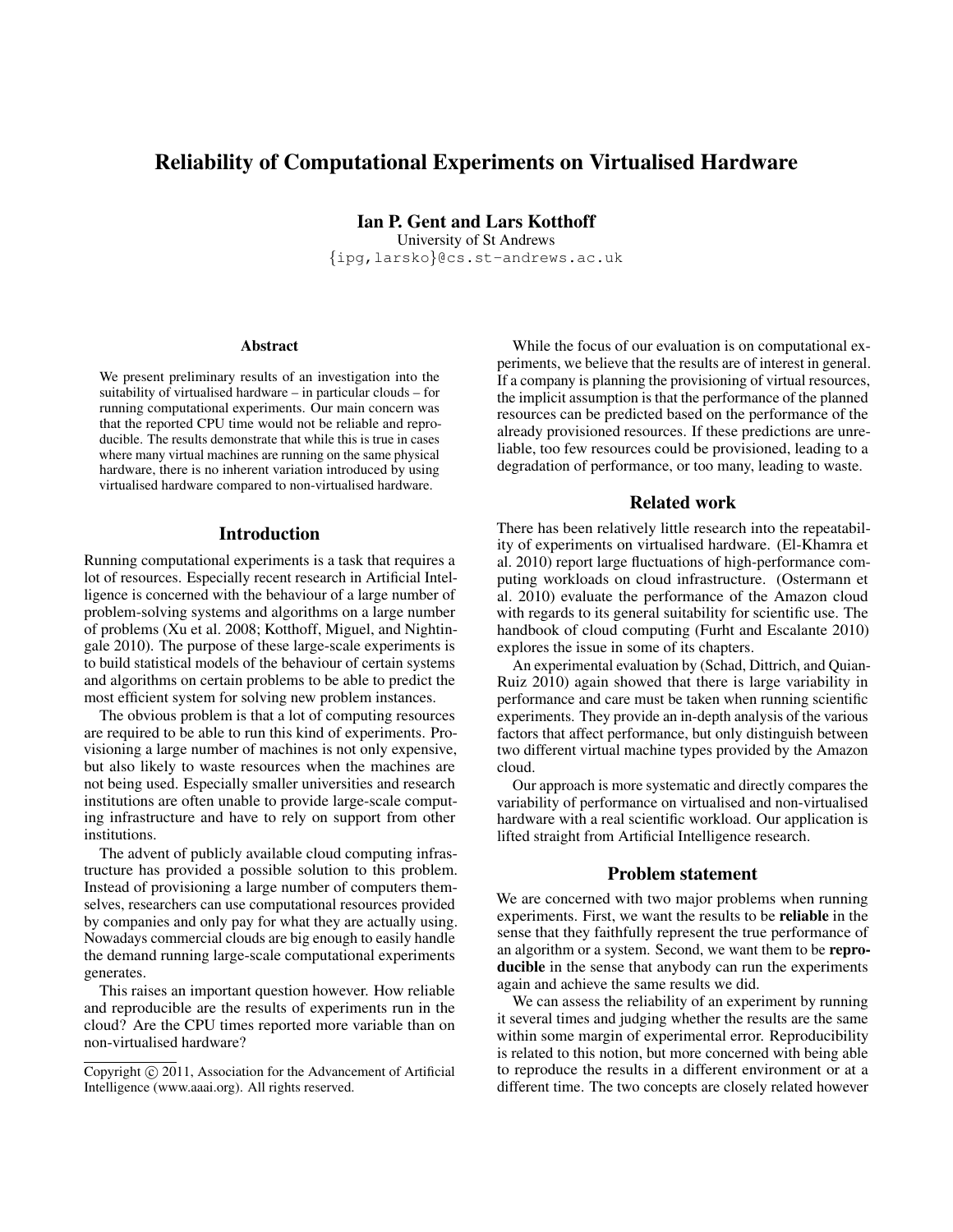– if we cannot reproduce the results of an experiment it is also unreliable and if the results are unreliable there is no point in trying to reproduce them.

Running experiments on virtualised hardware gives an advantage in terms of reproducibility because the environment that an experiment was run in can be packaged as a virtual machine. This not only removes possible variability in the results due to different software versions, but also enables to reproduce experiments with unmaintained systems that cannot be built and would not run on contemporary operating systems.

The questions we investigate in this paper however are as follows.

- Is there inherently more variation in terms of CPU time on virtualised hardware than on non-virtualised hardware?
- Is the performance of virtualised hardware consistent and are we able to combine several virtual machines into a cluster and still get consistent results?
- Are there differences between different clouds that use different controller software?

### Experimental evaluation

To evaluate the reliability of experimental results, we used the Minion constraint solver (Gent, Jefferson, and Miguel 2006). We ran it on the following three problems.

- An *n*-queens instance that takes a couple of seconds to solve (place *n* queens on an  $n \times n$  chessboard such that no queen is attacking another queen).
- A Balanced Incomplete Block Design (BIBD) problem that takes about a minute to solve (CSPLib (Gent and Walsh 1999) problem 028).
- A Golomb Ruler problem that takes several hours to solve (CSPLib problem 006).

There is a large variation of CPU time across the different problems. This enables us to isolate short-term effects (such as virtualisation of CPUs) from long-term effects (such as other jobs the operating system runs overnight).

We ran the experiments in three different settings –

- on three 8-core machines with non-virtualised hardware,
- on the Eucalyptus-based private StACC cloud<sup>1</sup> and
- on the public Amazon cloud.

For the Amazon cloud, we investigated the different virtual machine types m1.large, m1.xlarge, c1.xlarge and m2.4xlarge<sup>2</sup>. In each case, we provided 16 cores to run the experiments, i.e. 8 different virtual machines for m1.large and 2 different virtual machines for m2.4xlarge. In the StACC cloud, we used 5 virtual machine instances with 2 cores each.

Using several virtual machines introduces an additional source of variation, but at this stage of the evaluation we are interested in the reliability of experimental results that require a large amount of resources and therefore several machines.

| $n$ -queens | <b>BIBD</b> | Golomb<br>Ruler |
|-------------|-------------|-----------------|
| 0.016       | 0.018       | 0.005           |
| 0.013       | 0.022       | 0.009           |
| 0.333       | 0.13        | 0.183           |
| 0.264       | 0.235       | 0.271           |
| 0.055       | 0.028       | 0.042           |
| 0.008       | 0.008       | 0.003           |
|             |             |                 |

Table 1: Coefficient of variation for all experiments. The lowest figures for each problem are in bold.

The experiments on non-virtualised hardware establish the baseline of reliability we can expect. We can then compare the reliability on virtualised hardware to see if it is significantly worse. Each problem was solved 100 times. We used the coefficient of variation (standard deviation divided by mean) of the CPU time required to solve a problem across the 100 runs as a measure of the reliability of the results.

#### Results and analysis

The results for all problems and experimental settings are summarised in Table 1. We were surprised to find that the coefficient of variation of the reported CPU time on the largest virtual machine type in the Amazon cloud was lower than what we achieved on non-virtualised hardware. This demonstrates that running on virtualised hardware does not introduce additional variability per se.

We furthermore observed the general trend of the coefficient of variation decreasing as the experiment takes longer to run. This does not seem to be true on virtual machine types that have a large coefficient of variation though. Overall, the differences between the different experimental settings are two orders of magnitude. This is an indication that evaluations like this one are necessary and we cannot assume that the performance of any given virtual machine will be consistent and reliable.

The variation for each individual run is depicted in Figure 1 for the n-queens problem and Figure 2 for the Golomb Ruler problem. The distribution for the  $n$ -queens problem, which takes only a few seconds to solve, is more or less uniform. For the Golomb Ruler, which takes several hours to solve, however, there are distinct plateaus. We believe that these are caused by the different virtual machines we used. That is, two of the eight virtual machines used of type m1.large were significantly slower than the rest. Such a difference is still visible for type c1.xlarge, where two different virtual machine instances were used. There is no noticeable difference between the two m2.4xlarge instances however.

The coefficient of variation of the Eucalyptus-based StACC cloud is very similar to the one on non-virtualised hardware and not significantly better or worse than that of the Amazon cloud.

## Conclusions and future work

We have presented the results of a preliminary evaluation of the variation of CPU time on virtualised vs. non-virtualised

<sup>1</sup>http://www.cs.st-andrews.ac.uk/stacc

<sup>2</sup>http://aws.amazon.com/ec2/instance-types/